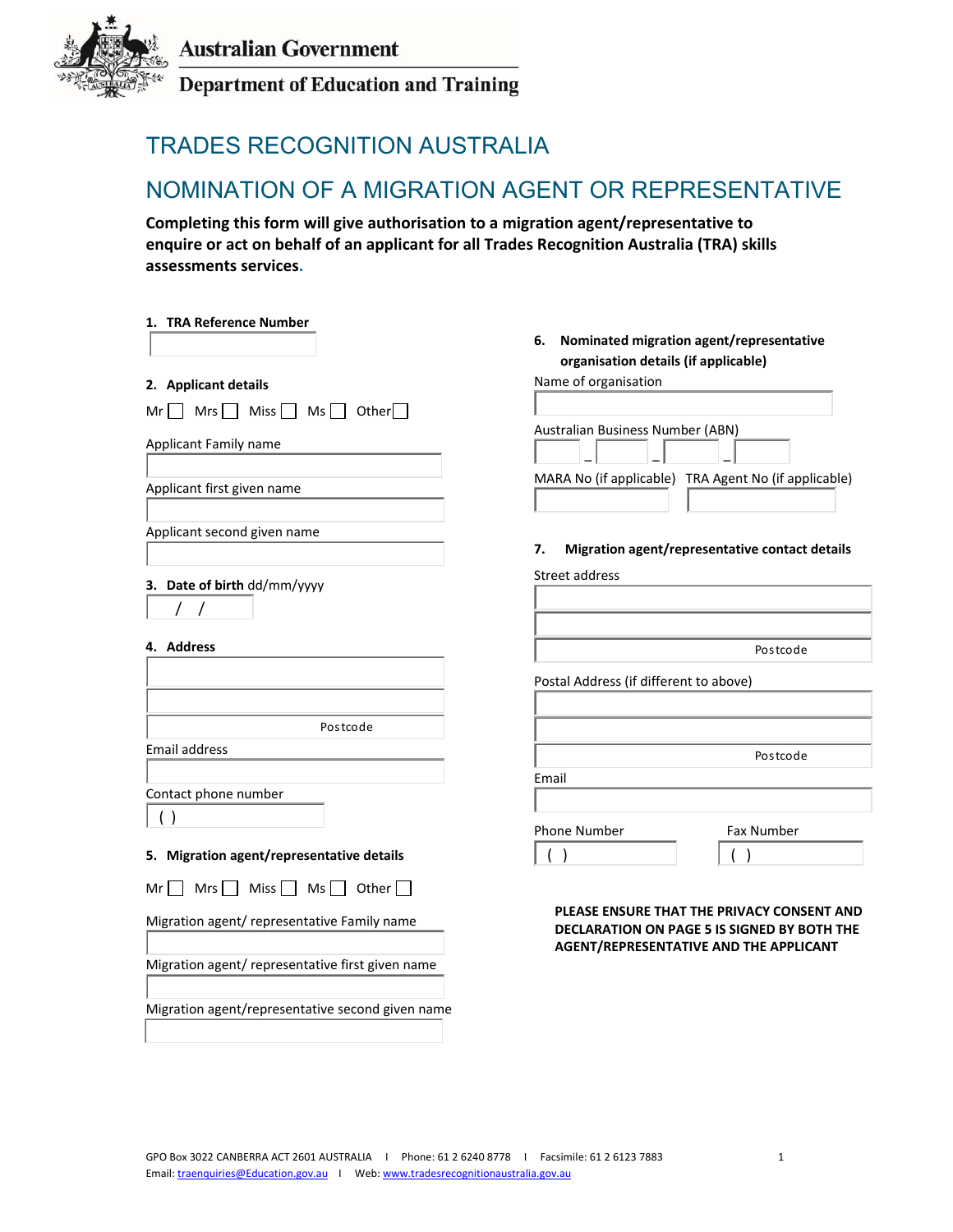

## **Department of Education and Training**

# AUSTRALIAN PRIVACY PRINCIPLE 5 NOTICE

All personal information collected by Trades Recognition Australia (TRA) is protected by the *Privacy Act 1988* (Privacy Act). Schedule 1 of the Privacy Act contains the Australian Privacy Principles (APPs), which prescribe the rules for handling personal information.

The Privacy Act defines 'personal information' as:

'information or an opinion about an identified individual, or an individual who is reasonably identifiable:

- (a) Whether the information or opinion is true or not; and
- (b) Whether the information or opinion is recorded in a material form or not'

#### **Privacy information**

Under the APPs, the Department of Education and Training (Department) is required to have a clearly expressed and up to date policy about the way the Department manages personal information. This policy contains information about how you may access the personal information the Department holds about you, and how you may correct any inaccuracies in that information. We will correct your personal information if it is inaccurate (subject to restrictions on such access/alteration of records under the applicable provisions of any law of the Commonwealth).

It also includes information as to how you may make a complaint about a breach of the APPs, and how the Department will respond to such a complaint.

A copy of the Department's privacy policy is available on the Department's website at:

#### https://education.gov.au/privacy‐policy

More information about the Privacy Act, including a copy of the full text of the APPs, can be obtained from the Office of the Australian Information Commissioner's website at: www.oaic.gov.au.

#### **Collection**

TRA collects personal information from applicants for the purposes of:

- Processing applications, verifying evidence provided with applications, and assessing whether an applicant has suitable skills in a nominated occupation;
- Confirming authorisation by an applicant of his or her representative or migration agent, and to provide contact details for that representative or migration agent;
- Allowing you to make a payment of fees to TRA so you can lodge an application;
- Allowing TRA to confirm payment and process refunds as applicable.
- Conducting investigations and ensuring compliance with relevant laws, awards or standards; and
- Ensuring compliance with the Commonwealth Fraud Control Guidelines (2011).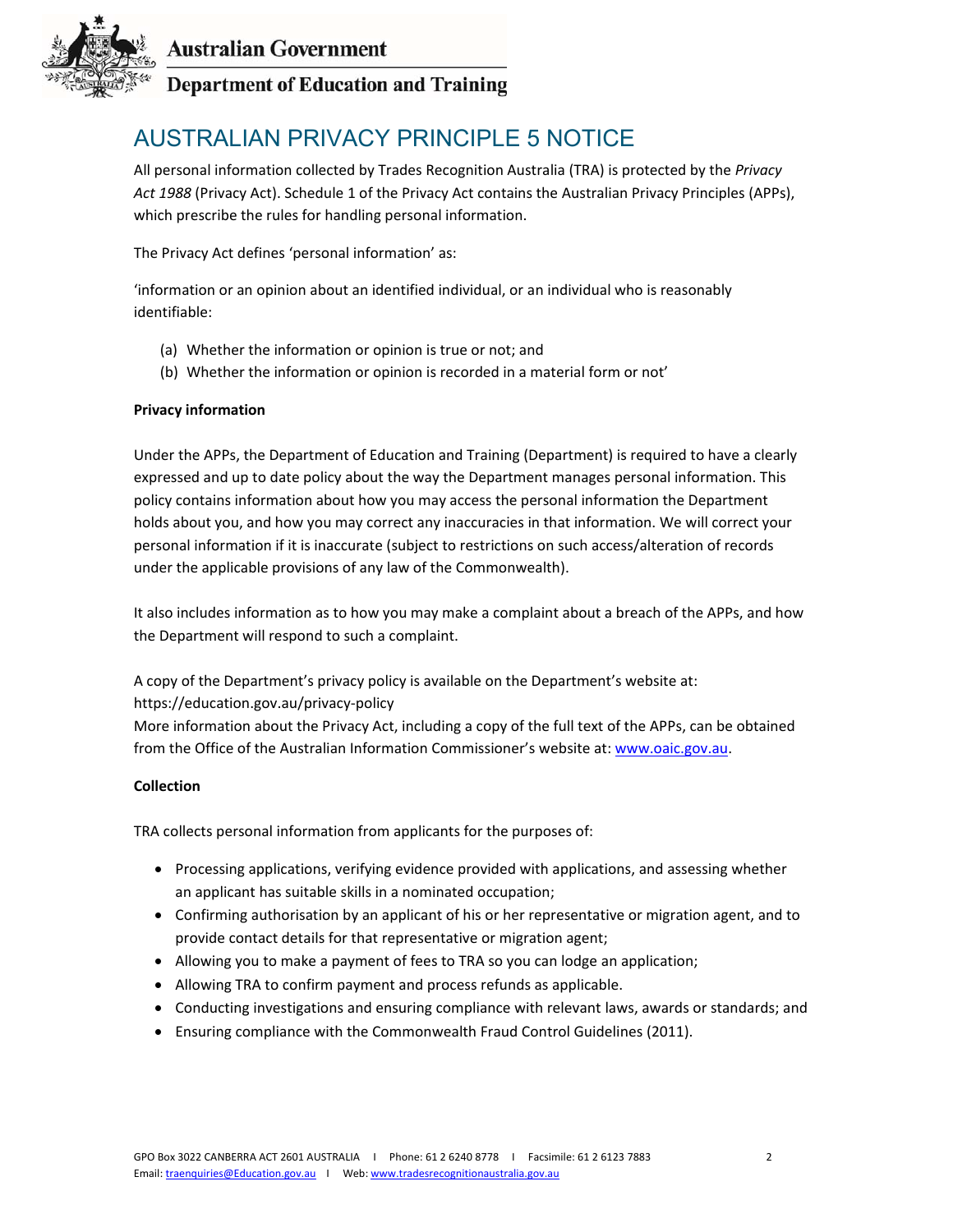

### **Department of Education and Training**

Personal information collected by the Department will only be used for the purposes outlined above. If TRA is not able to collect your personal information, your application will not be able to proceed.

In the course of assessing your application, TRA may receive unsolicited personal information about you from a third party. If TRA would normally have been able to collect that information or it forms a part of a Commonwealth record, it will be treated in accordance with the APPs. If not, TRA will destroy or de‐identify that information.

#### **Disclosure**

TRA may give some or all of the information it collects from applicants or third parties to the Department of Home Affairs, the Administrative Appeals Tribunal, the Australian Federal Police, your employer/s, your supervisor/s, your nominated agent or representative, the organisations that issued your qualifications, TRA approved registered training organisations, the Australian Skills Quality Authority, agencies providing advice to TRA on qualifications such as UK NARIC, organisations or individuals providing in‐country verification services, the Reserve Bank of Australia, your banking institution, contractors, the Fair Work Ombudsman and other Australian and state/territory government agencies.

TRA may disclose your personal information to these entities for the reasons that are listed above in the collection section. As part of the application process, TRA may be required to disclose your personal information to an overseas recipient to verify information in your employment and training claims. Typically, this personal information will be your name and date of birth. These overseas recipients are likely to be located in the country or countries from which you are making your employment or training claims.

Personal information collected by TRA will not be disclosed to any other third parties without your consent, except where authorised or required by law.

#### **Complaints**

Please note, applicants are responsible for ensuring the accuracy and validity of all information provided to TRA.

Complaints about breaches of privacy should be referred to:

Privacy Contact Officer Legal and Compliance Group Department of Education and Training GPO Box 9880 CANBERRA ACT 2601 AUSTRALIA Email: privacy@Education.gov.au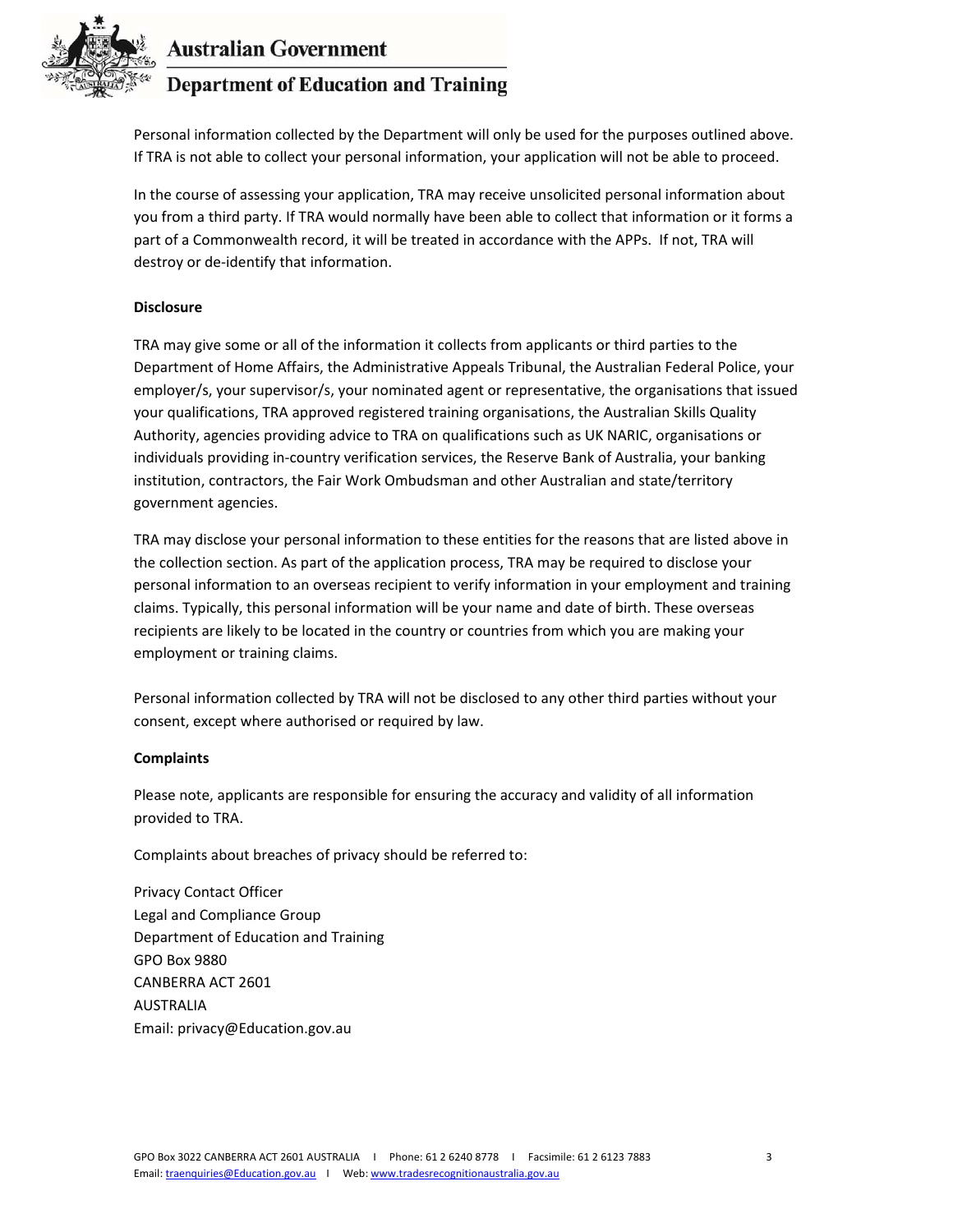

## **Department of Education and Training**

# PRIVACY CONSENT AND DECLARATION PAGE

I hereby acknowledge that I have been provided with a Trades Recognition Australia (TRA), Australian Privacy Principle 5 Notice by the Department of Education and Training. I understand that by providing my consent in this form, I am acknowledging that I have read and understood the contents of this Notice.

#### **Collection**

I understand that by providing my consent in this form, I am authorising TRA to collect my personal information for the purposes of:

- Processing applications, verifying evidence provided with applications, and assessing whether an applicant has suitable skills in a nominated occupation;
- Confirming authorisation by an applicant of his or her representative or migration agent, and to provide contact details for that representative or migration agent;
- Allowing you to make a payment of fees to TRA so you can lodge an application;
- Allowing TRA to confirm payment and process refunds as applicable.
- Conducting investigations and ensuring compliance with relevant laws, awards or standards; and
- Ensuring compliance with the Commonwealth Fraud Control Guidelines (2011).

I consent to TRA collecting my personal information for these purposes. I understand that if I do not give my consent to TRA collecting my personal information, my application will not be able to proceed.

I understand that TRA may collect unsolicited personal information about me from third parties. I consent to TRA collecting unsolicited personal information from third parties where TRA is authorised by law to do so.

#### **Disclosure**

I understand that by providing my consent in this form, I am authorising TRA to disclose my personal information to any of the entities listed in the APP 5 notice, for any of the purposes listed above.

I understand that TRA may disclose my personal information to overseas recipients, for the purposes of verifying my employment, training information and processing of refunds. I consent to my personal information being disclosed by TRA to overseas recipients for this purpose. I understand that by providing my consent to disclose my personal information to the overseas recipients for this purpose, APP 8.1 will not apply.

I confirm that information supplied on this application form and in support of claims made on this application form is true and correct.

I understand that giving false or misleading information is a serious offence;

If an agent or representative has assisted me, I declare I have not provided false or misleading information to the agent or representative for the preparation of this form.